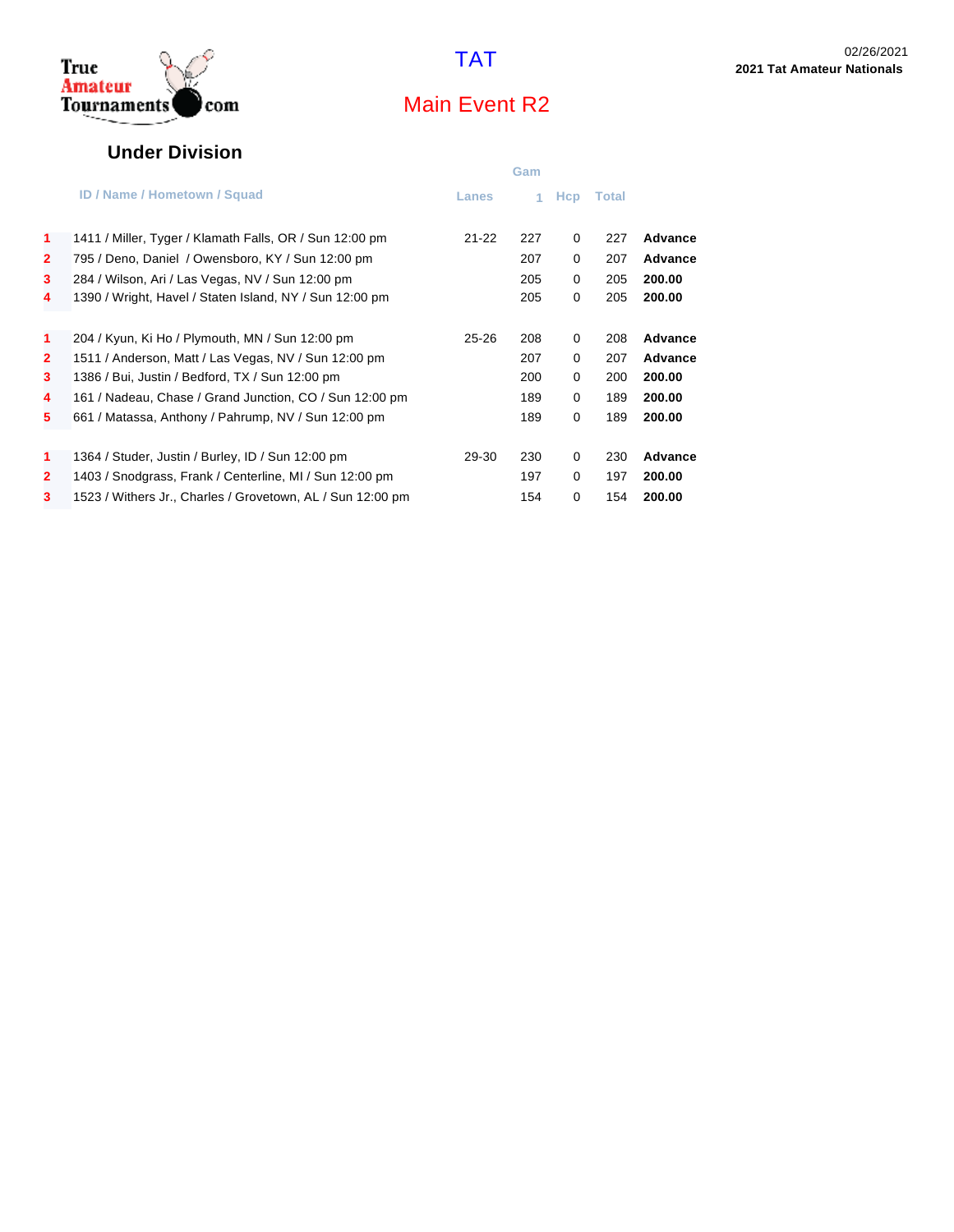

#### **Middle Division**

|                |                                                        |              | Gam |            |       |         |
|----------------|--------------------------------------------------------|--------------|-----|------------|-------|---------|
|                | <b>ID / Name / Hometown / Squad</b>                    | <b>Lanes</b> | 1.  | <b>Hcp</b> | Total |         |
| 1              | 1180 / Ratliff, Darrel / Monroe, NC / Sun 12:00 pm     | $9 - 10$     | 268 | 0          | 268   | Advance |
| $\overline{2}$ | 956 / Summers, Chad / Gilbert, AL / Sun 12:00 pm       |              | 246 | 0          | 246   | Advance |
| 3              | 568 / Oakes, Richard / Fresno, CA / Sun 12:00 pm       |              | 199 | $\Omega$   | 199   | 200.00  |
| 4              | 1480 / Thompson, Anthony / Anderson, CA / Sun 12:00 pm |              | 154 | 0          | 154   | 200.00  |
|                |                                                        |              |     |            |       |         |
| $\mathbf{1}$   | 1373 / Biondi, Tony / Davenport, FL / Sun 12:00 pm     | 13-14        | 224 | $\Omega$   | 224   | Advance |
| $\mathbf{2}$   | 1012 / Kinney, Andy / Idaho Falls, ID / Sun 12:00 pm   |              | 220 | 0          | 220   | Advance |
| 3              | 1522 / Procopoi, David / Bethlehem, AL / Sun 12:00 pm  |              | 199 | 0          | 199   | 200.00  |
| 4              | 1149 / Kamalu, Ariachizu / Chicago, IL / Sun 12:00 pm  |              | 192 | $\Omega$   | 192   | 200.00  |
|                |                                                        |              |     |            |       |         |
| 1              | 977 / Gohagan III, George / Dayton, OH / Sun 12:00 pm  | 17-18        | 231 | $\Omega$   | 231   | Advance |
| $\mathbf{2}$   | 1048 / Hale, Marvin / Thousand Oaks, CA / Sun 12:00 pm |              | 163 | 0          | 163   | 200.00  |
| 3              | 906 / Carlson, Chris / Clinton, CT / Sun 12:00 pm      |              | 156 | 0          | 156   | 200.00  |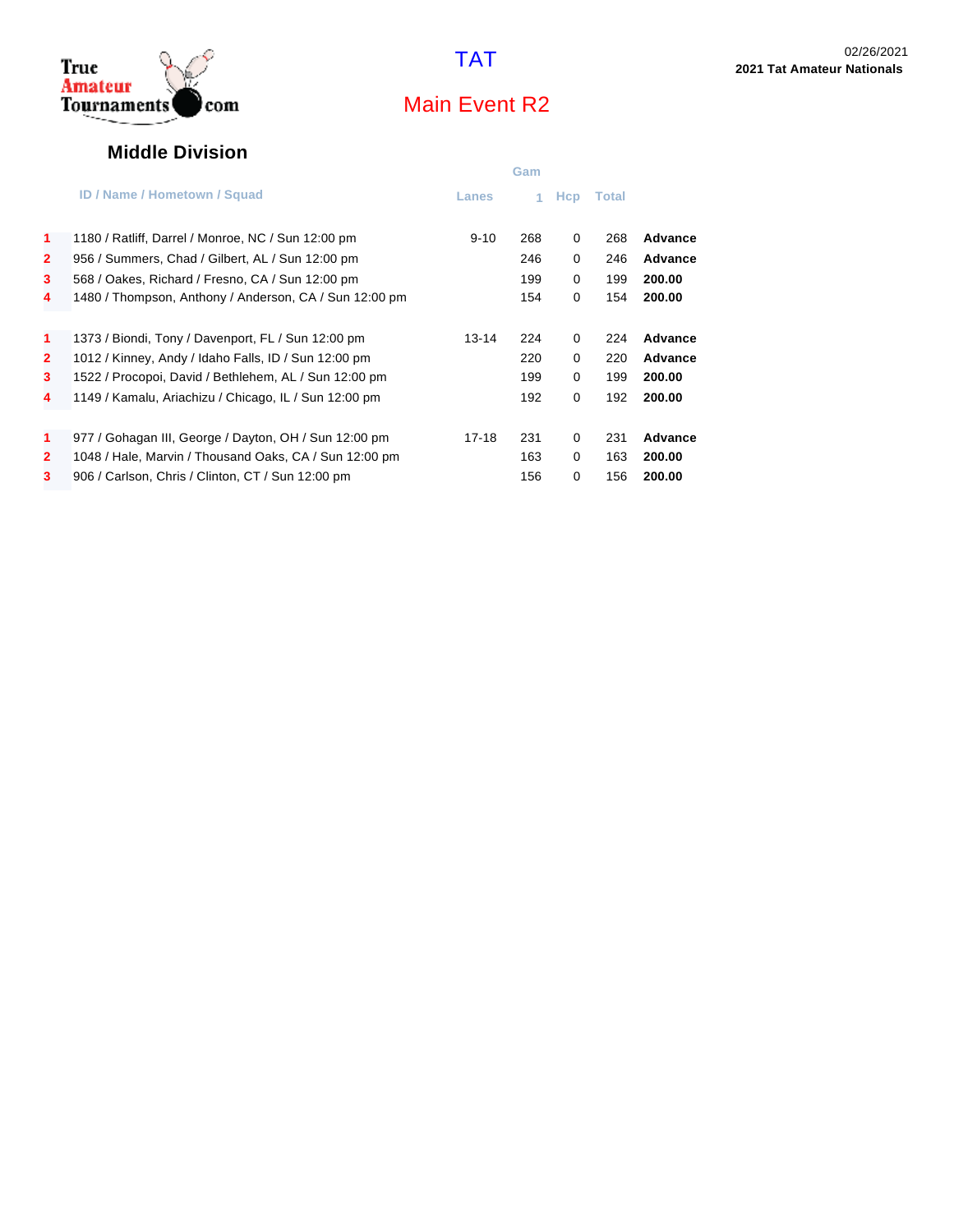

#### **Senior Division**

|                |                                                        |         | Gam |          |              |         |
|----------------|--------------------------------------------------------|---------|-----|----------|--------------|---------|
|                | <b>ID / Name / Hometown / Squad</b>                    | Lanes   |     | Hcp      | <b>Total</b> |         |
| 1              | 543 / Wyatt, Ken / Sterling Heights, MI / Sun 12:00 pm | $1 - 2$ | 268 | 0        | 268          | Advance |
| $\overline{2}$ | 1296 / Johnson, Gerald / Taylor, MI / Sun 12:00 pm     |         | 257 | 0        | 257          | 200.00  |
| 3              | 1341 / Doody, Vaughn / Las Vegas, NV / Sun 12:00 pm    |         | 160 | 0        | 160          | 200.00  |
| 1              | 1184 / Marner, Trent / Kokomo, IN / Sun 12:00 pm       | $5-6$   | 202 | 0        | 202          | Advance |
| $\mathbf{2}$   | 1066 / Crum, Gary / Youngstown, OH / Sun 12:00 pm      |         | 193 | $\Omega$ | 193          | Advance |
| 3              | 1577 / Mcduffie, Darryl / Melville, NY / Sun 12:00 pm  |         | 178 | 0        | 178          | 200.00  |
| 4              | 562 / Woodward, Tony / Townsend, MT / Sun 12:00 pm     |         | 174 | 0        | 174          | 200.00  |
| 5              | 408 / Burns, Dwight / Tucson, AZ / Sun 12:00 pm        |         | 166 | 0        | 166          | 200.00  |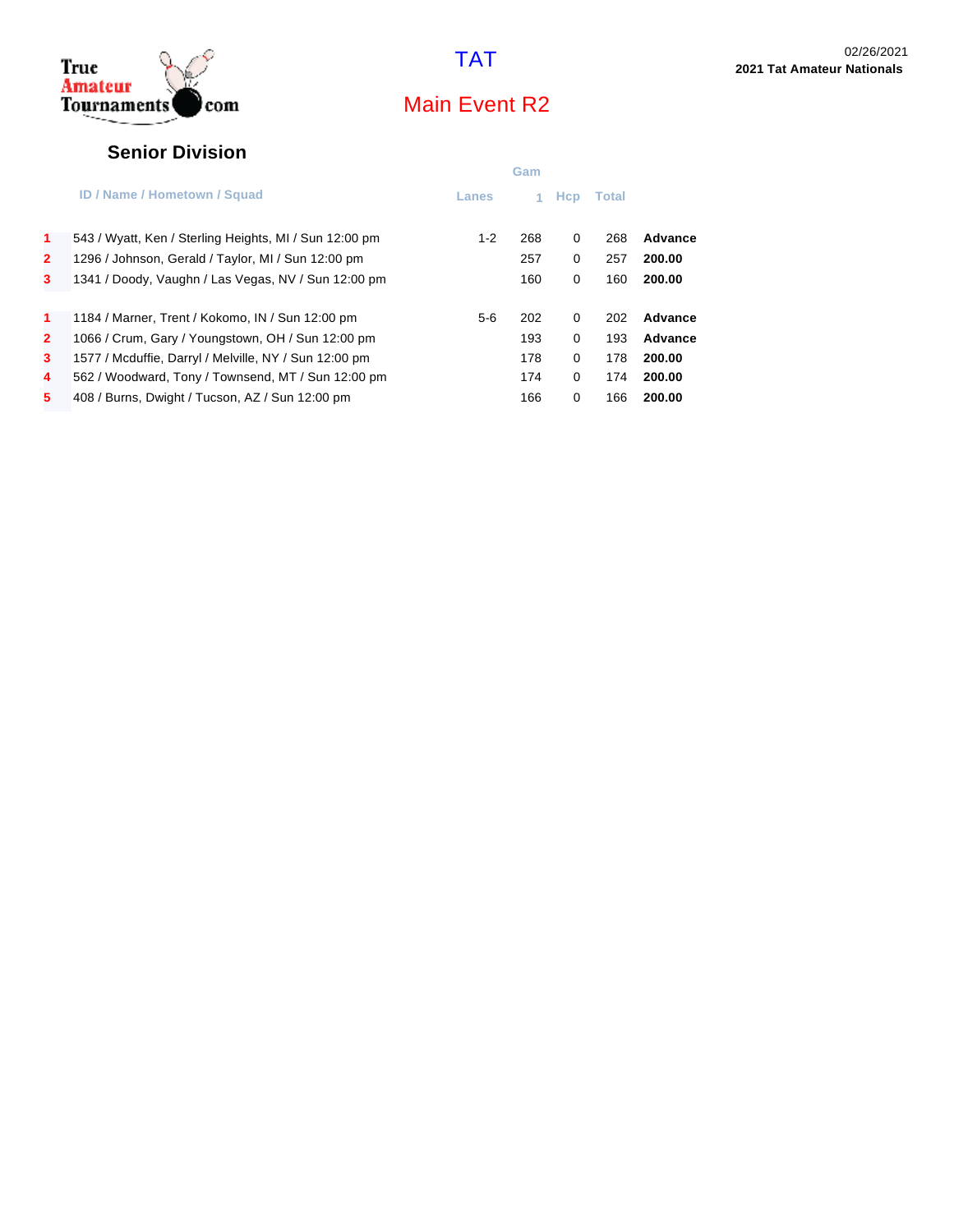#### **219 & Under Division**

|                         |                                                              |              | Gam |     |              |                |
|-------------------------|--------------------------------------------------------------|--------------|-----|-----|--------------|----------------|
|                         | <b>ID / Name / Hometown / Squad</b>                          | <b>Lanes</b> | 1   | Hcp | <b>Total</b> |                |
| 1                       | 1467 / Phillips, Kyle / El Paso, TX / Sun 11:00 am           | $3-4$        | 207 | 17  | 224          | Advance        |
| $\mathbf{2}$            | 635 / Dragon, Michael / Gilbert, AZ / Sun 11:00 am           |              | 213 | 8   | 221          | Advance        |
| 3                       | 975 / Bertrand, Rick / Shafer, MN / Sun 11:00 am             |              | 183 | 17  | 200          | 200.00         |
| 4                       | 1129 / Manzella, Johnny / McCalla, AL / Sun 11:00 am         |              | 180 | 8   | 188          | 200.00         |
| 5                       | 481 / Mosness, Ronald / Englewood, CO / Sun 11:00 am         |              | 156 | 24  | 180          | 200.00         |
| 1                       | 270 / Michalosky, Kyle / Henderson, AL / Sun 11:00 am        | $7-8$        | 206 | 20  | 226          | <b>Advance</b> |
| 2                       | 616 / Richardson, Brian / Surprise, AL / Sun 11:00 am        |              | 182 | 22  | 204          | Advance        |
| 3                       | 1611 / Lee, Tracy / Phoenix, AZ / Sun 11:00 am               |              | 179 | 24  | 203          | 200.00         |
| 4                       | 1450 / Newell, James / San Tan Valley, AZ / Sun 11:00 am     |              | 190 | 12  | 202          | 200.00         |
| 5                       | 128 / Gneiting, Josh / Pocatello, ID / Sun 11:00 am          |              | 134 | 20  | 154          | 200.00         |
| 1                       | 1308 / Crawford, Antione / Owings Hills, MD / Sun 11:00 am   | $11 - 12$    | 202 | 16  | 218          | Advance        |
| $\overline{\mathbf{2}}$ | 581 / Felton, Sly / Baho, MD / Sun 11:00 am                  |              | 166 | 18  | 184          | Advance        |
| 3                       | 1175 / Stead, Raymond / Flagstaff, AZ / Sun 11:00 am         |              | 155 | 22  | 177          | 200.00         |
| 4                       | 1465 / Wright Jr, Havel / Avondale, AZ / Sun 11:00 am        |              | 154 | 12  | 166          | 200.00         |
| 5                       | 1564 / Anderson, Jaysion / Henderson, NV / Sun 11:00 am      |              | 145 | 11  | 156          | 200.00         |
| 1                       | 212 / Harrington, Jordan / South Jordan, UT / Sun 11:00 am   | $15 - 16$    | 244 | 6   | 250          | Advance        |
| $\overline{\mathbf{2}}$ | 1132 / Pascua, Tony / Sacramento, CA / Sun 11:00 am          |              | 222 | 13  | 235          | Advance        |
| 3                       | 1025 / Martin, Chris / Seneca, SC / Sun 11:00 am             |              | 209 | 23  | 232          | 200.00         |
| 4                       | 1206 / Irons, Doyle / Columbia, AL / Sun 11:00 am            |              | 203 | 10  | 213          | 200.00         |
| 5                       | 1326 / Baranowski, Ski / Tipton, IN / Sun 11:00 am           |              | 178 | 20  | 198          | 200.00         |
| 1                       | 534 / Godden, Bob / Las Vegas, NV / Sun 11:00 am             | 19-20        | 181 | 19  | 200          | Advance        |
| $\mathbf{2}$            | 291 / Reamy, Brandie / Taylor, MI / Sun 11:00 am             |              | 179 | 4   | 183          | Advance        |
| 3                       | 1601 / Tiffany-singer, Brandon / Palmdale, CA / Sun 11:00 am |              | 170 | 9   | 179          | 200.00         |
| 4                       | 1437 / Bui, Kim / Las Vegas, NV / Sun 11:00 am               |              | 149 | 18  | 167          | 200.00         |
| 5                       | 580 / Kindernay, Ray / Schaumburg, IL / Sun 11:00 am         |              | 123 | 24  | 147          | 200.00         |